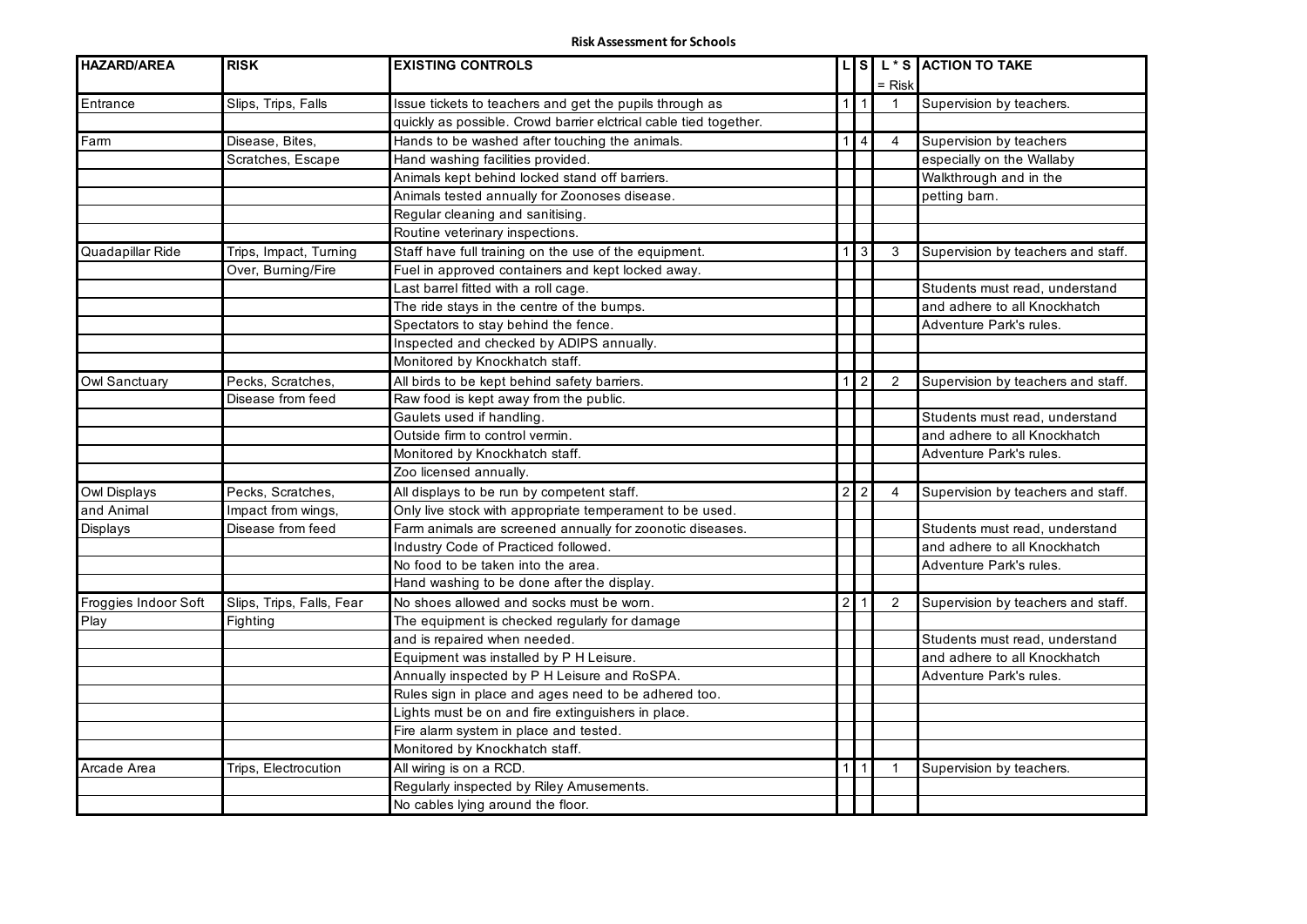| <b>HAZARD/AREA</b>        | <b>RISK</b>                | <b>EXISTING CONTROLS</b>                                                       |               |                  |                | S L * S ACTION TO TAKE             |
|---------------------------|----------------------------|--------------------------------------------------------------------------------|---------------|------------------|----------------|------------------------------------|
|                           |                            |                                                                                |               |                  | $=$ Risk       |                                    |
| Go Karts                  | Burning/Fire, Impact,      | Staff have full training on the use of the equipment.                          | 2             | 3                | 6              | Supervision by teachers and staff. |
|                           | <b>Turning Over</b>        | Fuel in approved containers and kept locked away.                              |               |                  |                |                                    |
|                           |                            | Strict height limit adhered too. 1.3m +.                                       |               |                  |                | Students must read, understand     |
|                           |                            | Spectators to stay behind the fence.                                           |               |                  |                | and adhere to all Knockhatch       |
|                           |                            | Remote control cut off in good working order.                                  |               |                  |                | Adventure Park's rules.            |
|                           |                            | Track is inspected and certificated by ADIPS.                                  |               |                  |                |                                    |
|                           |                            | Monitored by Knockhatch staff.                                                 |               |                  |                |                                    |
|                           |                            | Inspected annually by ADIPS.                                                   |               |                  |                |                                    |
| <b>Bungee Trampolines</b> | Trips, Falls, Impact       | Staff have full training on the use of the equipment.                          |               | $\overline{2}$   | $\overline{2}$ | Supervision by teachers and staff. |
|                           |                            | Warning signs i.e. Rules                                                       |               |                  |                |                                    |
|                           |                            | Inspected annually by ADIPS.                                                   |               |                  |                | Students must read, understand     |
|                           |                            | Equipment replaced when necessary.                                             |               |                  |                | and adhere to all Knockhatch       |
|                           |                            | Monitored by Knockhatch staff.                                                 |               |                  |                | Adventure Park's rules.            |
|                           |                            |                                                                                |               |                  |                |                                    |
| Chestnut Wood             | Trips, Fall, Cuts          | All equipment to be replaced when necessary.                                   |               | $1 \overline{2}$ | 2              | Supervision by teachers.           |
| Adventure Playground      |                            | Warning and rules signs i.e. Age limit, parents.                               |               |                  |                |                                    |
|                           |                            | Inspected by RoSPA annually.                                                   |               |                  |                | Students must read, understand     |
|                           |                            | All ages. Under 6's must be accompanied by a responsible adult.                |               |                  |                | and adhere to all Knockhatch       |
|                           |                            |                                                                                |               |                  |                | Adventure Park's rules.            |
| Chestnut Wood             | Trips, Falls, Cuts         | All equipment to be used as per instruction boards.                            |               | 2                | 2              | Supervision by teachers.           |
| <b>SEN Adventure</b>      |                            | All equipment to be replaced when necessary.                                   |               |                  |                |                                    |
| Playground                |                            | Inspected by RoSPA annually.                                                   |               |                  |                | Students must read, understand     |
|                           |                            | Rules by each piece of equipment.                                              |               |                  |                | and adhere to all Knockhatch       |
|                           |                            | Only accessible with a RADAR Key.                                              |               |                  |                | Adventure Park's rules.            |
|                           |                            | Play equipment for SEN children and their siblings only.                       |               |                  |                |                                    |
| Jumping Pillows           | Falls, Neck Injury, Breaks | Only 24 persons allowed at one time on the big pillow                          | $\mathcal{P}$ | $\overline{4}$   | 8              | Supervision by teachers.           |
|                           |                            | Only 11 persons allowed at one time on the small pillow and under 1 metre tall |               |                  |                |                                    |
|                           |                            | Small children to be separated from older children.                            |               |                  |                |                                    |
|                           |                            | Slippery when wet.                                                             |               |                  |                | Students must read, understand     |
|                           |                            | No shoes allowed.                                                              |               |                  |                | and adhere to all Knockhatch       |
|                           |                            | No somersaults or flips allowed.                                               |               |                  |                | Adventure Park's rules.            |
|                           |                            | Signs stating the rules.                                                       |               |                  |                |                                    |
|                           |                            | Inspected by ADIPS annually.                                                   |               |                  |                |                                    |
| Crazy Golf                | Impact                     | All equipment let out on a controlled basis.                                   |               | $\overline{2}$   | 2              | Supervision by teachers.           |
|                           |                            | No swinging of the clubs past hip height allowed.                              |               |                  |                | Students must read, understand     |
|                           |                            | No hard hitting allowed.                                                       |               |                  |                | and adhere to all Knockhatch       |
|                           |                            | Low impact balls are used.                                                     |               |                  |                | Adventure Park's rules.            |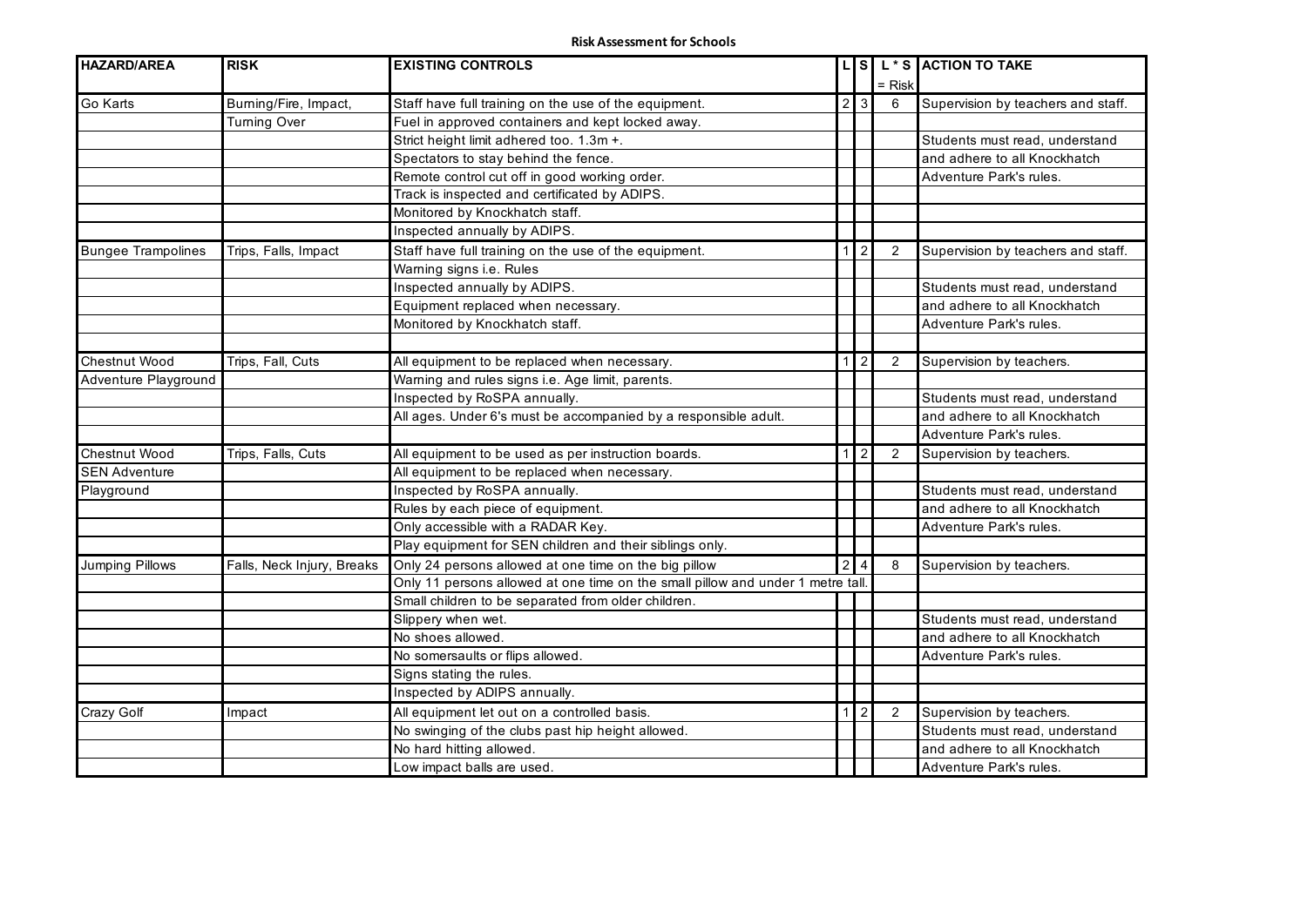| <b>HAZARD/AREA</b>            | <b>RISK</b>              | <b>EXISTING CONTROLS</b>                                              |                |                                 |             | LS L <sup>*</sup> S ACTION TO TAKE |
|-------------------------------|--------------------------|-----------------------------------------------------------------------|----------------|---------------------------------|-------------|------------------------------------|
|                               |                          |                                                                       |                |                                 | = Risk      |                                    |
| Chair 'o' Plane Ride          | Trips, Falls, Impact     | Heights limits apply. Must be 0.9m - 1.4m.                            |                | $1 \overline{\smash{\big)}\ 3}$ | 3           | Supervision by teachers and staff. |
|                               |                          | Staff have full training on the use of the equipment.                 |                |                                 |             |                                    |
|                               |                          | Locked when not in use.                                               |                |                                 |             | Students must read, understand     |
|                               |                          | No one to leave the their seat before the ride stops.                 |                |                                 |             | and adhere to all Knockhatch       |
|                               |                          | Inspected by ADIPS annually.                                          |                |                                 |             | Adventure Park's rules.            |
|                               |                          | Spectators to be kept behind the fence.                               |                |                                 |             |                                    |
|                               |                          | Monitored by Knockhatch Staff.                                        |                |                                 |             |                                    |
| <b>Boating Lake</b>           | Drowning, Impact,        | Staff have full training on the use of the equipment.                 | 1 <sup>1</sup> | $5\phantom{.0}$                 | 5           | Supervision by teachers and staff. |
|                               | Disease                  | Always in contact via radio.                                          |                |                                 |             |                                    |
|                               |                          | Everyone must wear a buoyancy aid.                                    |                |                                 |             | Students must read, understand     |
|                               |                          | Schools to decide whether the boats are required.                     |                |                                 |             | and adhere to all Knockhatch       |
|                               |                          | Staff to help customers in and out of the boat.                       |                |                                 |             | Adventure Park's rules.            |
|                               |                          | Under 16's need to be accompanied by an adult. One adult              |                |                                 |             |                                    |
|                               |                          | to three students per boat.                                           |                |                                 |             |                                    |
|                               |                          | Vermin are controlled by a contracted pest controller.                |                |                                 |             |                                    |
|                               |                          | Inspected by a boat inspector annually.                               |                |                                 |             |                                    |
|                               |                          | Monitored by Knockhatch Staff.                                        |                |                                 |             |                                    |
| <b>Avalanche Slide</b>        | Impact, Friction Burns   | All Ringo's to be removed when worn out.                              |                | $\overline{1}$   2              | 2           | Supervision by teachers and staff. |
|                               |                          | All signs to be adhered to, clear the bottom quickly and              |                |                                 |             |                                    |
|                               |                          | students must not run up and down the hill.                           |                |                                 |             | Students must read, understand     |
|                               |                          | Inspected by ADIPS annually.                                          |                |                                 |             | and adhere to all Knockhatch       |
|                               |                          | No sharp drops.                                                       |                |                                 |             | Adventure Park's rules.            |
|                               |                          | Only use when Knockhatch staff in attendance.                         |                |                                 |             |                                    |
|                               |                          | Only one at a time unless, very small child, can ride with a teacher. |                |                                 |             |                                    |
|                               |                          | Keep hands in the ringo at all times and hold on tight.               |                |                                 |             |                                    |
|                               |                          | Sit in ringo only and stay seated until the ringo stops.              |                |                                 |             |                                    |
| <b>Construction Site Mini</b> | Trips, Falls, Impacts,   | Inspected by ADIPS annually.                                          | $\mathbf{1}$   | $\overline{2}$                  | 2           | Supervision by teachers.           |
| Diggers                       | <b>Breaks</b>            | Working parts covered up and moving parts fenced off.                 |                |                                 |             |                                    |
| Dragon's Castle               | Trips, Fall, Cuts        | All ages. Under 6's must be accompanied by a responsible adult.       |                | $1$   $1$                       | $\mathbf 1$ | Supervision by teachers.           |
| Adventure Playgrond           |                          | All equipment to be replaced when necessary.                          |                |                                 |             |                                    |
|                               |                          | Inspected by ROSPA annually.                                          |                |                                 |             | Students must read, understand     |
|                               |                          | Warning signs i.e. Age limit, parents.                                |                |                                 |             | and adhere to all Knockhatch       |
|                               |                          | Pre-commissioned by a RoSPA inspector.                                |                |                                 |             | Adventure Park's rules.            |
| Dragon's Castle               | Falling, Collision,      | Staff have full training on the use of the equipment.                 |                | $2 \overline{3}$                | 6           | Supervision by teachers and staff. |
| <b>High Ropes</b>             | Hitting climbing surface | Safety inspections daily.                                             |                |                                 |             |                                    |
|                               |                          | All hamesses, carabena's and safety line checked annually.            |                |                                 |             | Students must read, understand     |
|                               |                          | Inspected by external high ropes inspector.                           |                |                                 |             | and adhere to all Knockhatch       |
|                               |                          | Signage in place stating the rules.                                   |                |                                 |             | Adventure Park's rules.            |
|                               |                          | Monitored by Knockhatch Staff.                                        |                |                                 |             |                                    |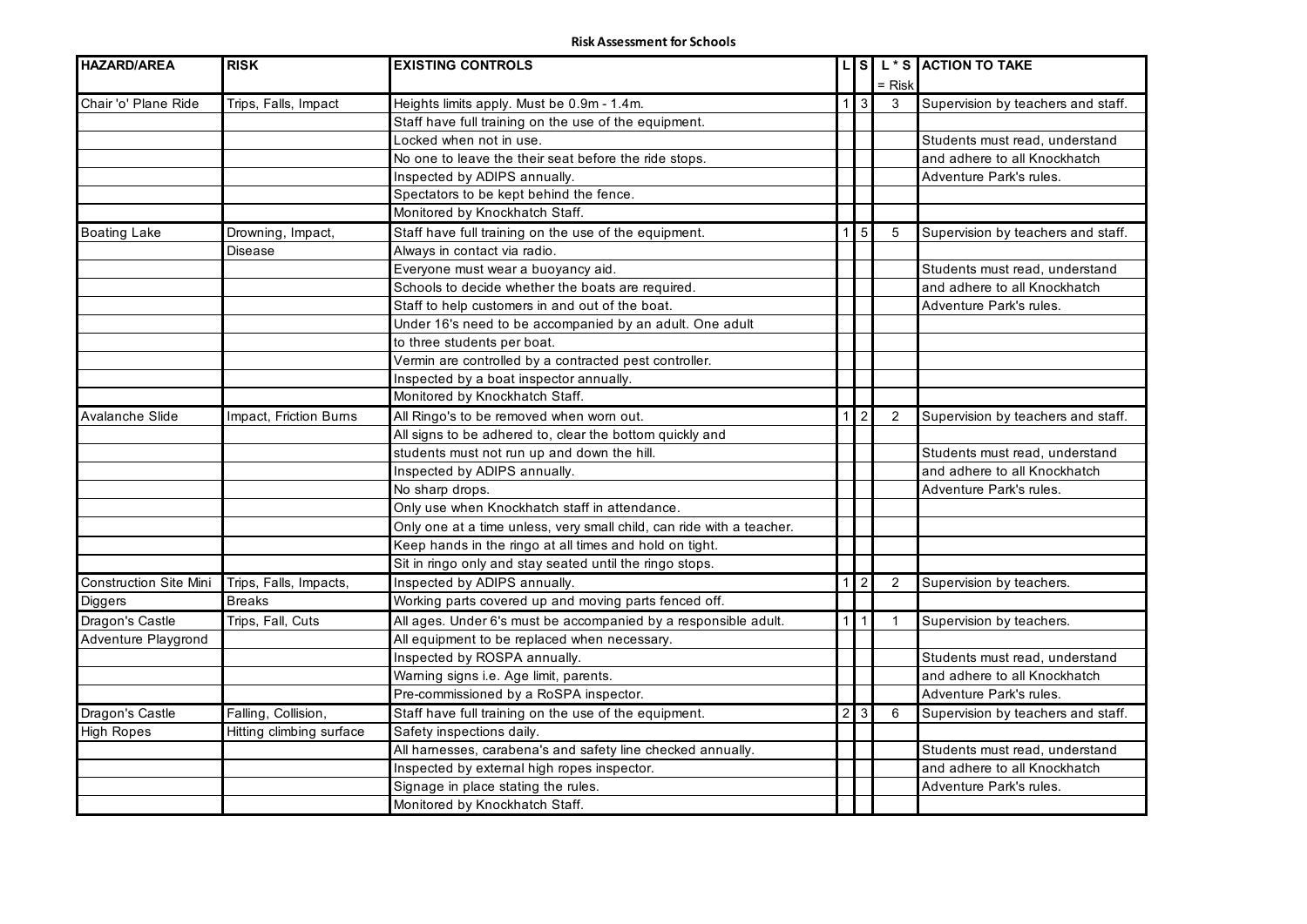| <b>HAZARD/AREA</b>      | <b>RISK</b>           | <b>EXISTING CONTROLS</b>                                                  |                |                    |          | LS L*S ACTION TO TAKE              |
|-------------------------|-----------------------|---------------------------------------------------------------------------|----------------|--------------------|----------|------------------------------------|
|                         |                       |                                                                           |                |                    | $=$ Risk |                                    |
| Mini Quad Bikes         | Trips, Falls, Impact, | Quads designed for specific age 4yrs to 12yrs to ride on their own.       |                | 2 3                | 6        | Supervision by teachers.           |
|                         | <b>Breaks</b>         | Adults can help if required or if riders are under 4 years old.           |                |                    |          |                                    |
|                         |                       | Knockhatch staff in attendance at all times and rules must be adhered to. |                |                    |          | Students must read, understand     |
|                         |                       | Riders must stay seated until all quads have finished.                    |                |                    |          | and adhere to all Knockhatch       |
|                         |                       | All spectators to stay behind the fence.                                  |                |                    |          |                                    |
|                         |                       | Inspected by ADIPS annually.                                              |                |                    |          | Adventure Park's rules.            |
| Panning for Gems        | Trips, Electrocution  | All wiring on RCD.                                                        | 1              | 4                  | 4        | Supervision by teachers            |
|                         |                       | Signs showing how to use in place.                                        |                |                    |          |                                    |
|                         |                       | Water quantity monitored                                                  |                |                    |          |                                    |
| Dino Safari             | Trips, Falls, Impact  | Heights limits apply. Must be under 0.9m or above to ride.                | 1              | 3                  | 3        | Supervision by teachers and staff. |
| Simulator Ride          |                       | Staff have full training on the use of the equipment.                     |                |                    |          |                                    |
|                         |                       | Locked when not in use.                                                   |                |                    |          | Students must read, understand     |
|                         |                       | No one to leave the their seat before the ride stops.                     |                |                    |          | and adhere to all Knockhatch       |
|                         |                       | Inspected by ADIPS annually.                                              |                |                    |          | Adventure Park's rules.            |
|                         |                       | Spectators to be kept behind the fence.                                   |                |                    |          |                                    |
|                         |                       | Monitored by Knockhatch Staff.                                            |                |                    |          |                                    |
| The Wave Runner         | Trips, Falls, Impact  | Heights limits apply. Must be 1.1m or above to ride.                      | 1              | 4                  | 4        | Supervision by teachers and staff. |
| <b>Water Slide</b>      |                       | Staff have full training on the use of the equipment.                     |                |                    |          |                                    |
|                         |                       | Locked when not in use.                                                   |                |                    |          | Students must read, understand     |
|                         |                       | No one to leave the their seat before the ride stops.                     |                |                    |          | and adhere to all Knockhatch       |
|                         |                       | Inspected by ADIPS annually.                                              |                |                    |          | Adventure Park's rules.            |
|                         |                       | Spectators to be kept behind the fence.                                   |                |                    |          |                                    |
|                         |                       | Monitored by Knockhatch Staff.                                            |                |                    |          |                                    |
| Pirate's Cove           | Slip, Trip, Cut, Bump | Warning Sign.                                                             |                | $\overline{2}$   2 | 4        | Supervision by teachers.           |
| Paddling Pool           |                       | No running.                                                               |                |                    |          |                                    |
|                         |                       | Safety floor surface.                                                     |                |                    |          | Students must read, understand     |
|                         |                       | Astro turf edge.                                                          |                |                    |          | and adhere to all Knockhatch       |
|                         | Drowning              | Fenced and gated off.                                                     | 1              | 5                  | 5        | Adventure Park's rules.            |
|                         |                       | Knockhatch staff to supervise.                                            |                |                    |          |                                    |
|                         |                       | Only allow pupils in the area with teachers supervision.                  |                |                    |          |                                    |
|                         | Infection, Disease    | Water is quality controlled and cleaned and replaced regularly.           | $\overline{1}$ | $5\overline{)}$    | 5        |                                    |
| <b>Tractor Tom Ride</b> | Trips, Falls, Impact  | Heights limits apply. Must be 0.85m - 1.3m.                               | 1              | 3 <sup>1</sup>     | 3        | Supervision by teachers and staff. |
|                         |                       | Staff have full training on the use of the equipment.                     |                |                    |          |                                    |
|                         |                       | Locked when not in use.                                                   |                |                    |          | Students must read, understand     |
|                         |                       | Seat belts to be worn whilst the ride is operating.                       |                |                    |          | and adhere to all Knockhatch       |
|                         |                       | No one to leave their seat before the ride stops.                         |                |                    |          | Adventure Park's rules.            |
|                         |                       | Inspected by ADIPS annually.                                              |                |                    |          |                                    |
|                         |                       | Spectators to be kept behind the fence.                                   |                |                    |          |                                    |
|                         |                       | Monitored by Knockhatch Staff.                                            |                |                    |          |                                    |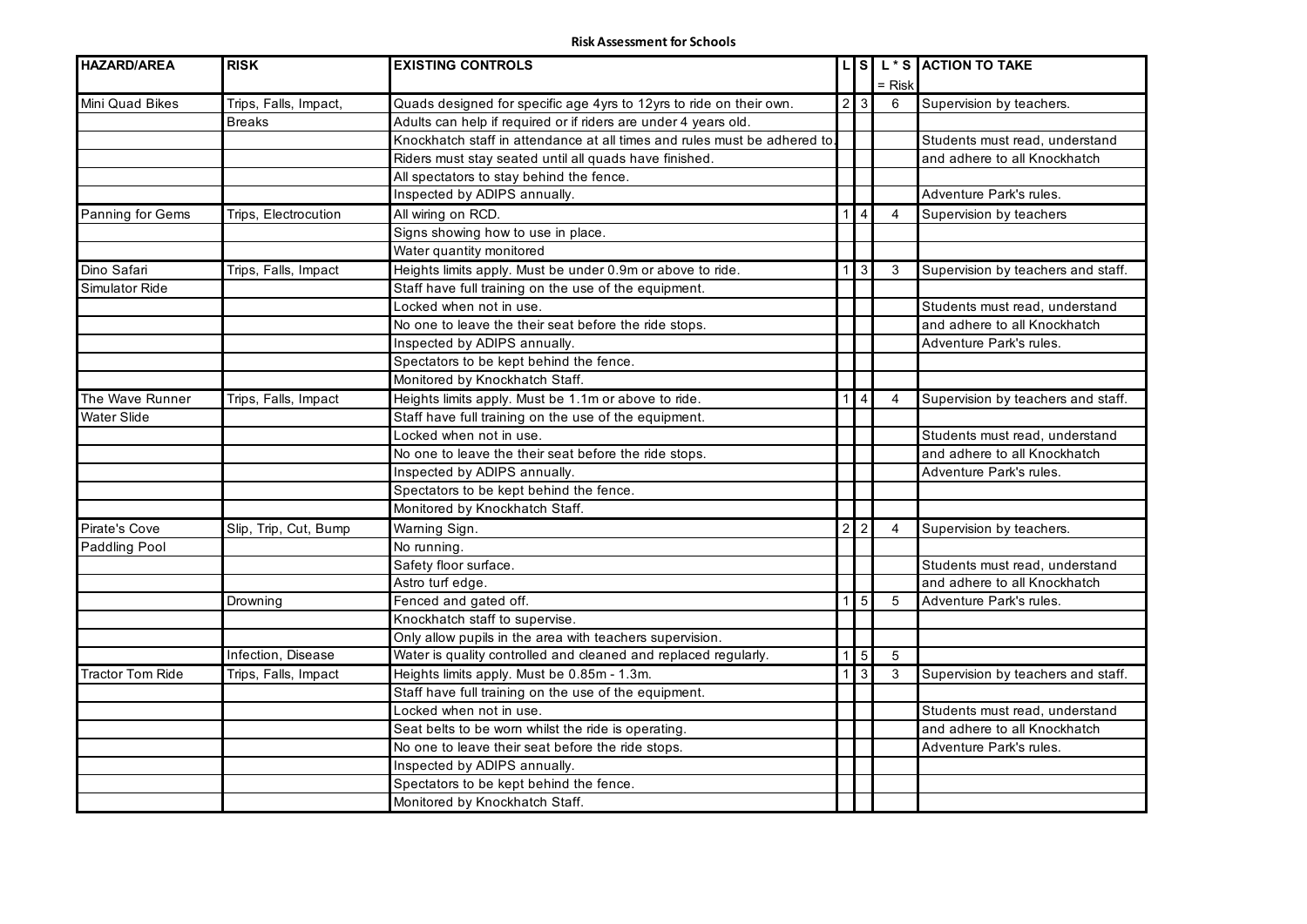| <b>HAZARD/AREA</b>     | <b>RISK</b>                | <b>EXISTING CONTROLS</b>                                                |                |                         |                | LS L*S ACTION TO TAKE              |
|------------------------|----------------------------|-------------------------------------------------------------------------|----------------|-------------------------|----------------|------------------------------------|
|                        |                            |                                                                         |                |                         | $=$ Risk       |                                    |
| <b>Sherlock Holmes</b> | Slips, Trips, Falls, Panic | 12a recommendation                                                      | 1 <sup>1</sup> | $\overline{\mathbf{1}}$ |                | Supervision by teachers and staff. |
| Experience             |                            | Warning signs and rule signs                                            |                |                         |                |                                    |
|                        |                            | All children under 17 years old should be accompanied by an adult       |                |                         |                | Students must read, understand     |
|                        |                            | Fire Alarms and Fire Extinguhers                                        |                |                         |                | and adhere to all Knockhatch       |
|                        |                            | <b>Emergency Lights and Exit</b>                                        |                |                         |                | Adventure Park's rules.            |
|                        |                            | Loud noises designed to scare                                           |                |                         |                |                                    |
|                        |                            | Staff controlled                                                        |                |                         |                |                                    |
| <b>Tommy Tractor</b>   | Trips, Fall, Cuts          | For anybody aged 3 - 12 years old.                                      | $\mathbf{1}$   | $\overline{c}$          | 2              | Supervision by teachers            |
| Playbarn               |                            | All equipment to be replaced when necessary.                            |                |                         |                | Students must read,                |
|                        |                            | Inspected by RoSPA annually.                                            |                |                         |                | understand and adhere              |
|                        |                            | Warning signs i.e. Age limit, parents.                                  |                |                         |                | to all Knockhatch Adventure Park's |
|                        |                            |                                                                         |                |                         |                | rules.                             |
| The Lost World         | Slips, Trips, Falls, Fear, | Shoes and/or socks must be worn.                                        |                | $2 \mid 1$              | 2              | Supervision by teachers and staff. |
| Playbarn               | Fighting                   | The equipment is checked regularly for damage and is repaired           |                |                         |                |                                    |
|                        |                            | when needed.                                                            |                |                         |                | Students must read, understand     |
|                        |                            | Equipment was installed by David Taylor commerical play installer and   |                |                         |                | and adhere to all Knockhatch       |
|                        |                            | pre-commissioned by a RoSPA inspector.                                  |                |                         |                | Adventure Park's rules.            |
|                        |                            | Annually inspected by a soft play maintenance firm and RoSPA.           |                |                         |                |                                    |
|                        |                            | Rules sign in place and ages need to be adhered too.                    |                |                         |                |                                    |
|                        |                            | Lights must be on and fire extinguishers in place.                      |                |                         |                |                                    |
|                        |                            | Fire alarm system in place and tested.                                  |                |                         |                |                                    |
|                        |                            | Monitored by Knockhatch staff.                                          |                |                         |                |                                    |
| Cannon Arena           | Slips, Trips, Falls, Fear, | Shoes and/or socks must be worn.                                        | $\overline{2}$ | - 1                     | 2              | Supervision by teachers and staff. |
|                        | Fighting                   | The equipment is checked regularly for damage and is repaired           |                |                         |                |                                    |
|                        |                            | when needed.                                                            |                |                         |                | Students must read, understand     |
|                        |                            | Equipment was installed by Rupert Olivers Ideas Factory commerical play |                |                         |                | and adhere to all Knockhatch       |
|                        |                            | installer and pre-commissioned by a RoSPA inspector.                    |                |                         |                | Adventure Park's rules.            |
|                        |                            | Annually inspected by a soft play maintenance firm and RoSPA.           |                |                         |                |                                    |
|                        |                            | Rules sign in place and ages need to be adhered too.                    |                |                         |                |                                    |
|                        |                            | Lights must be on and fire extinguishers in place.                      |                |                         |                |                                    |
|                        |                            | Fire alarm system in place and tested.                                  |                |                         |                |                                    |
|                        |                            | Monitored by Knockhatch staff.                                          |                |                         |                |                                    |
| Car Park               | Slip, Trips, Falls,        | Policy of rubbish clearance.                                            |                | $2 \mid 1$              | 2              |                                    |
|                        | Car Impact                 | Entrance designed to slow vehicles                                      |                |                         |                |                                    |
|                        |                            | down as they drive in. Sign warning of pedestrians.                     |                |                         |                |                                    |
| Paths                  | Slips, Trips               | Stones brushed regularly.                                               | 1 <sup>1</sup> | $\sqrt{2}$              | 2              |                                    |
|                        |                            | Tarmac to main areas for wheelchairs and pushchair access.              |                |                         |                |                                    |
|                        |                            | Pathway cut regularly to keep grass low.                                | 1 <sup>1</sup> | $\overline{2}$          | $\overline{2}$ |                                    |